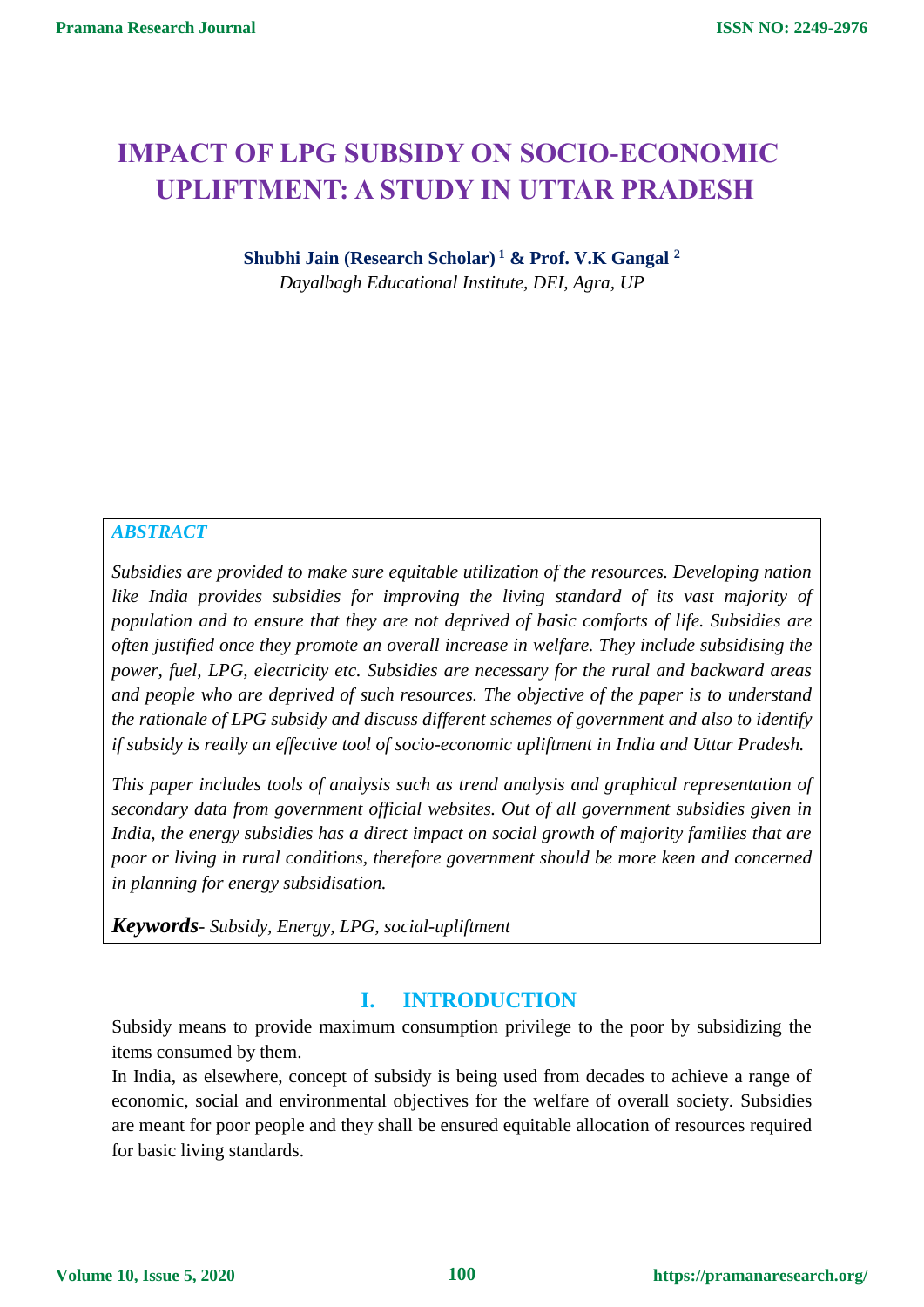#### **SUBSIDY IN ENERGY SECTOR**

Uninterrupted energy supply is important for socio-economic development and ecological sustainability for any nation. It has an immediate impact on whole of society, influencing their productivity, health, education and life style etc. Public demand, production, consumption and development purpose are few factors responsible in increasing rate of energy subsidies.

Subsidising the prices of energy resources or fuel for consumers and producers below market levels is a measure that should be taken by government. Energy subsidies could also be direct cash transfers to producers, consumers, or related bodies, also as indirect support mechanisms, like tax exemptions and rebates, price controls, trade restrictions, and limits on market access.



**Fig 1,** illustrates the advantages of Energy subsidy.

**II. REVIEW OF LITERATURE**

- Sharma, S.V. and V.K. Sharma  $(2017)^1$ , the study discusses the inequity in distribution of subsidy. Government provides large subsidies on LPG use in the household sector, resulting in a negative impact on the country's economy. This study examines the strategies and comes to conclusion that India should adopt measures for removing its liquefied petroleum gas (LPG) subsidies.
- **Neeraj Mittal, Anit Mukherjee, and Alan Gelb (2017)<sup>2</sup> ,** the paper gives brief on the framework of LPG subsidy in past and present, it discusses the stages of its implementation, modern strategies of the present and different schemes of government.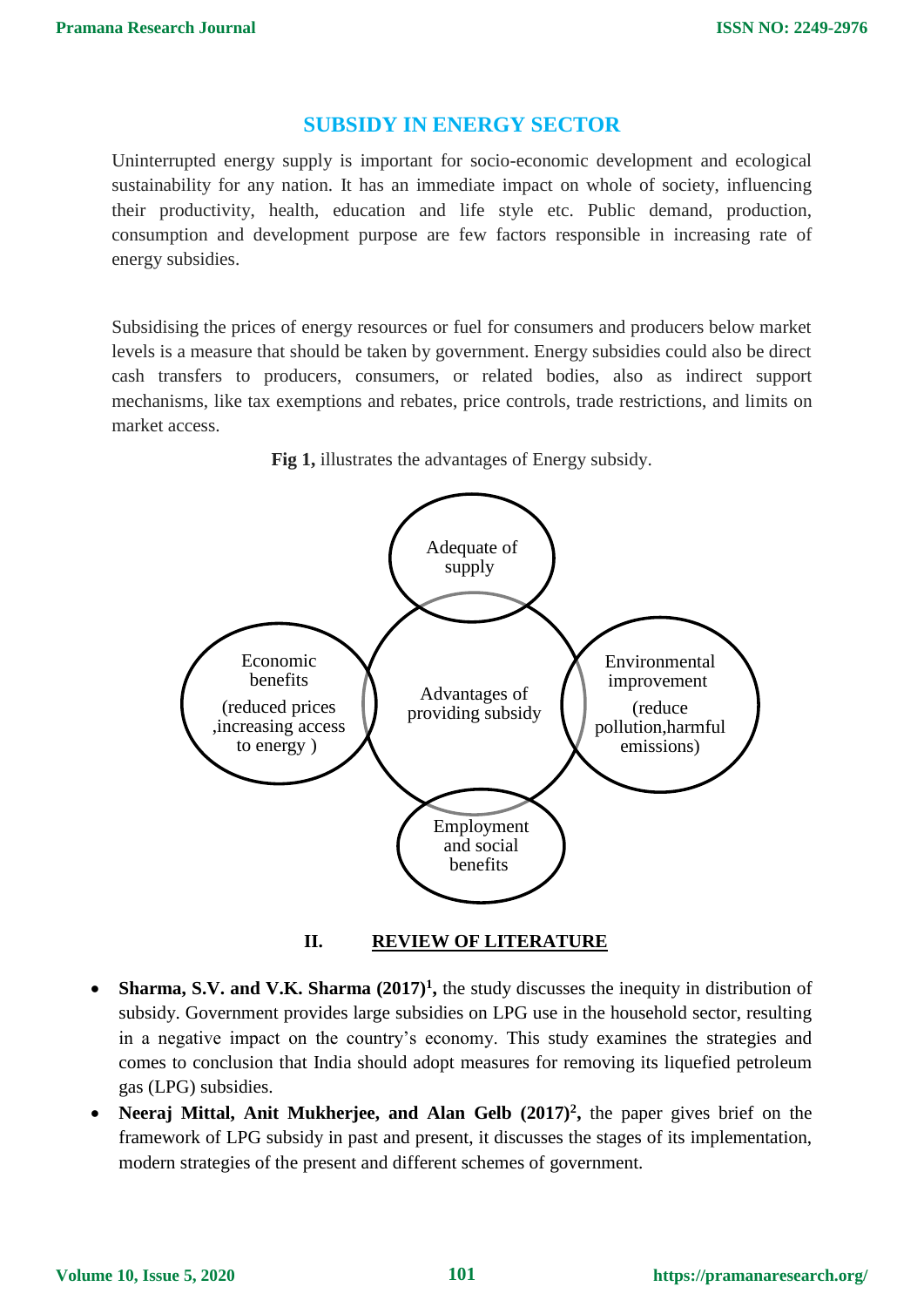- **Dipika Deb Dipal, Kamrul Abedin, Mohammad Maniruzzaman Khan, Md. Mymul**  Hasan (2015)<sup>3</sup>, The paper identifies the impact of energy subsidy on economic, social and environment along with discussing the factors (causes) which led to giving energy subsidy in Bangladesh. The findings of which were that the government was spending more than 4 per cent of GDP on energy subsidies , which is higher than it spending on health and social welfare programs.
- Shruti Sharma (2014)<sup>4</sup>, the paper gives us idea on the behaviour, attitude and impact of household and recipients of subsidy. It is based on primary data which discusses about awareness among people about the LPG Subsidy schemes, DBT mode, documents required, mode of payment and receipt etc. The results showed negative attitude towards DBT as majority found it complex, problematic design and implementation of the same.
- **Chittaranjan Nayak and Jasoda Jena** (2014)<sup>5</sup>, The purpose of this paper were to examine the trend and pattern of subsidies in petroleum sector and other subsidies in India, and also find the dynamic relationship among various factors like petroleum subsidies, prices, fiscal balance, economic growth, interest rate and investment in the economy. The study observed and concluded that it was not petroleum subsidy but food and fertilizer subsidy that has grown at a sharper rate.
- **Rahul Anand, David Coady, Adil Mohommad, Vimal Thakoor and James P. (2013)**<sup>6</sup> , this paper evaluates the fiscal and welfare implications of fuel subsidy reform in India. The paper concluded that Fuel subsidies are found to be badly targeted, with the richest 10% of households receiving seven times more in benefits than the poorest 10%.

# **III. NEED OF THE STUDY**

In addition to forming an integral part of government expenditure in India, subsidies for energy have an incredible impact on living standard of people and overall development. One needs to look into the positive effects of subsidies which are far more than the negative effects. Policy reforms would give India the boost that it needs in maintain healthier fiscal balance. The object that is missing is a proper delivery system to ensure that the subsidy reaches the beneficiaries directly.

LPG is safest and cleanest fuel that can be used in cooking without effecting health of the women and household. It is one of the basic requirements for cooking which should be easily and readily available to all citizens of the country at cheaper prices or subsidised rates. Government is doing all the efforts by maintaining transparency, launching schemes, programs to make sure those poor (BPL) families and people living in rural, backward areas get all the benefits of subsidy programs.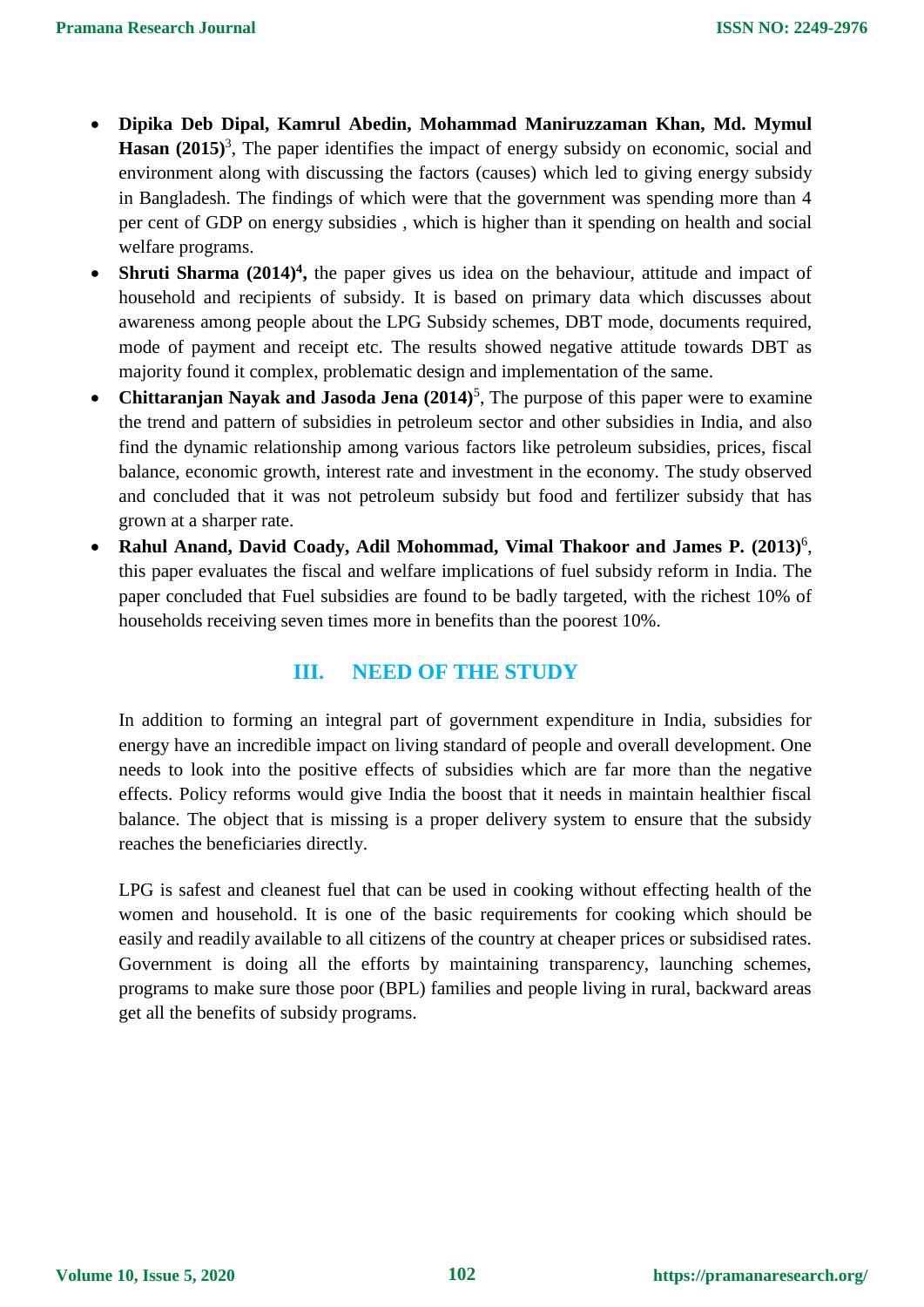| nouschorus,                   |                      |       |                      |       |
|-------------------------------|----------------------|-------|----------------------|-------|
|                               | <b>Rural</b>         |       | <b>Urban</b>         |       |
|                               | <b>Uttar Pradesh</b> | India | <b>Uttar Pradesh</b> | India |
| <b>Coal and Coke</b>          | ∍                    | 11    | 6                    | 21    |
| <b>Firewood and Chips</b>     | 561                  | 673   | 210                  | 140   |
| <b>LPG</b>                    | 67                   | 150   | 668                  | 684   |
| <b>Dung Cake</b>              | 334                  | 96    | 75                   | 13    |
| <b>Kerosene</b>               |                      | 9     | 10                   | 57    |
| <b>Other Sources</b>          | 28                   | 49    | 8                    | 15    |
| <b>No Cooking Arrangement</b> | 6                    | 13    | 23                   | 69    |

#### **Table 1: Primary source of energy for cooking in rural and urban areas (per 1000 households)**

Sources: Energy Sources of Indian Households for Cooking and Lighting, 2011-12,



The data in Table 1 and Graph 1 signifies that mostly people of urban areas are using LPG as primary cooking source whereas, in rural areas firewood, chips and dung cakes are used which is harmful for health and causes indoor pollution.

# **IV. OBJECTIVES OF THE STUDY**

Objectives of this research paper are as follows:

- To understand the rationale and growth of LPG subsidy in India and Uttar Pradesh.
- To discuss different schemes of government promoting use of LPG at central and state level and socio-economic upliftment due to same.

# **V. LPG SUBSIDY IN INDIA**

**(A)Liquefied Petroleum Gas (LPG)** Liquefied Petroleum Gas (LPG) is a flammable hydrocarbon gas that is a mixture of gases and contains propane and butane. LPG is obtained through gas processing and oil refining, and is liquefied under low pressures. It can be easily used as a heating, cooking and automobile fuel. LPG may be a versatile fuel and its use leads to lower  $CO<sub>2</sub>$  emissions. In addition, it requires little or no infrastructure, and is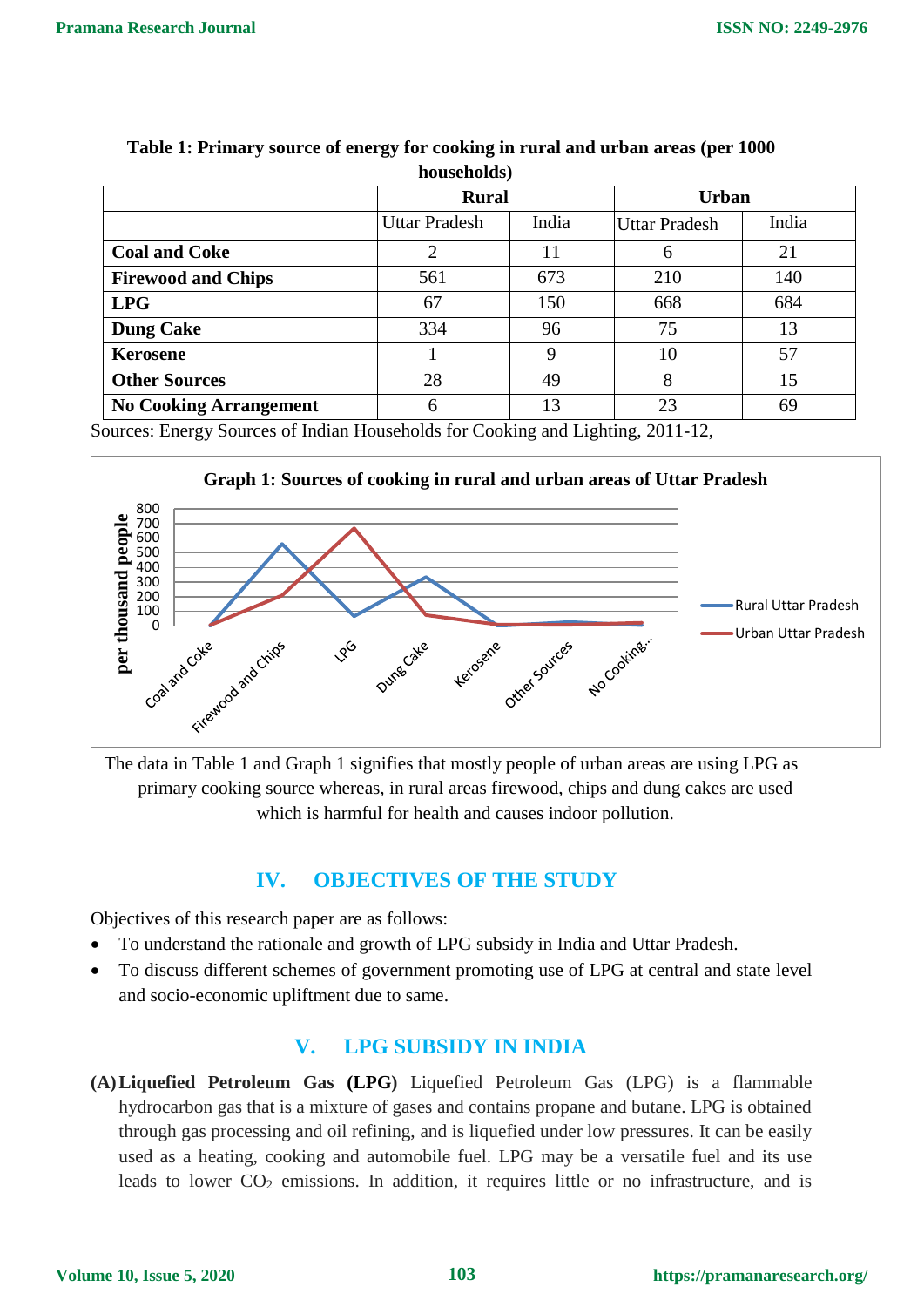definitely transportable which makes it a preferred fuel choice in both developing and developed nations.

**(B) LPG Subsidy**: The Ministry offers subsidy on LPG cylinders to the poor households generally BPL families or people living in rural backward areas. Nowadays, this subsidy is directly credited to the bank accounts of the beneficiary under the guidelines of PAHAL scheme in 2013. The subsidy on LPG is that the largest component of the Ministry's expenditure, with approximately 87% of its total budget allocated thereto. For 2020-21, the budget allocation for LPG subsidy has increased by 9.3% from the revised estimate for the same in 2019-20.

|                       |        | 2016-17 2017-18 2018-19 |        | $\overline{R}$ Actual Revised Budget $\left  \frac{9}{2} \right $ % change | <b>Actual</b><br>18-19 | <b>Revised</b><br>$19 - 20$ | <b>Budgeted</b><br>$20 - 21$ | % change<br>(RE to BE) |
|-----------------------|--------|-------------------------|--------|----------------------------------------------------------------------------|------------------------|-----------------------------|------------------------------|------------------------|
| <b>LPG</b><br>subsidy | 18,678 | 15,656                  | 20,378 | 30.2%                                                                      | 20,268                 | 34,086                      | 37,256                       | 9.3%                   |
| <b>Total</b>          | 30,231 | 33,195                  | 31,101 | $-6.3\%$                                                                   | 32,371                 | 42,901                      | 42,901                       | $0.0\%$                |

**Table 2: Allocation for the Ministry of Petroleum and Natural Gas (in Rs Crore)**

Sources: Expenditure Budget, Union Budget 2018-19 2020-21; PR



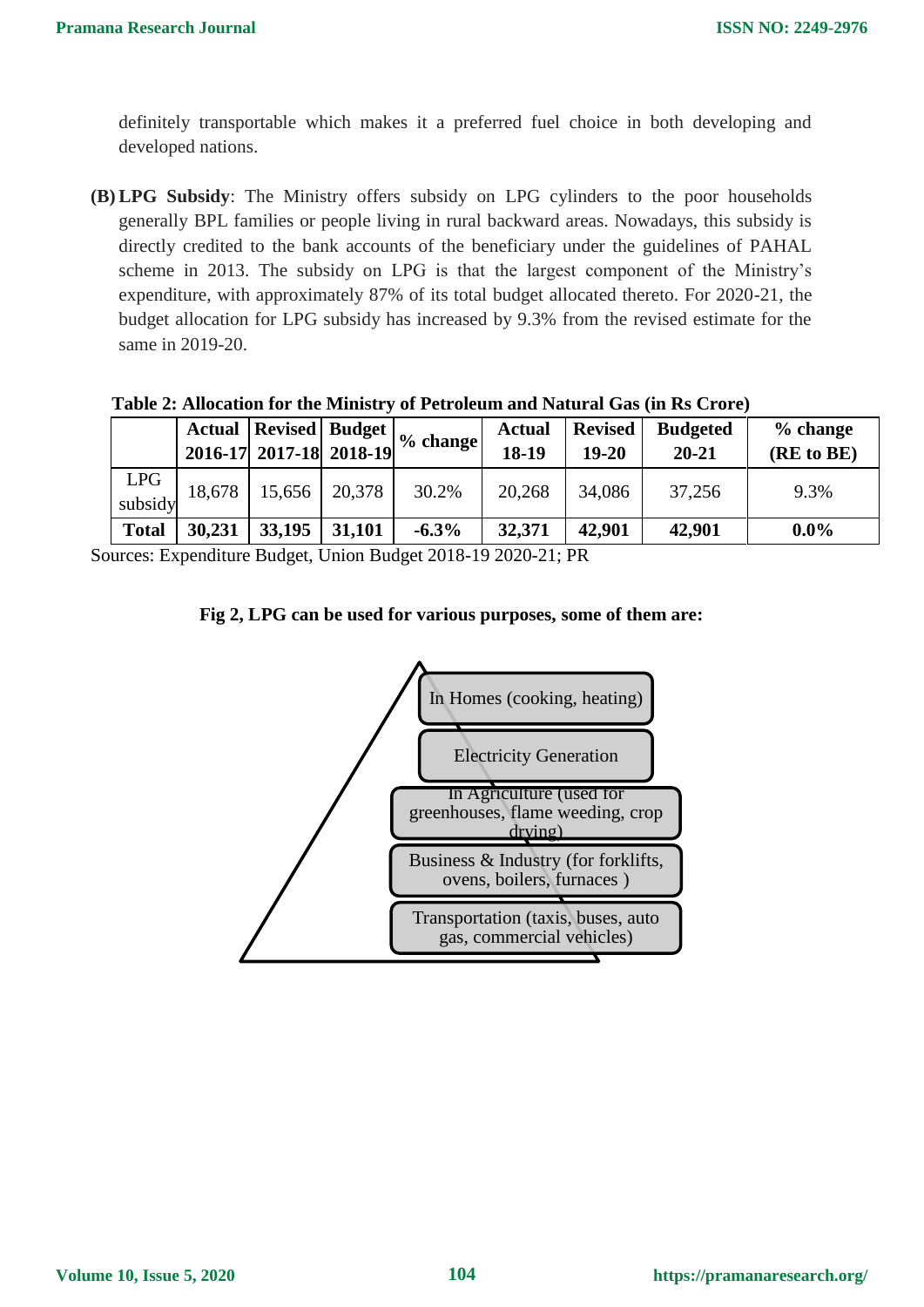| As on    | <b>Total connections</b><br>(crore) | <b>Households</b><br>(crore) | Coverage<br>(%) |
|----------|-------------------------------------|------------------------------|-----------------|
| May-2016 | 16.7                                | 26.9                         | 62.0%           |
| Mar-2017 | 19.7                                | 27.3                         | 72.8%           |
| Mar-2018 | 22.4                                | 27.7                         | 80.9%           |
| Mar-2019 | 26.5                                | 28.2                         | 94.3%           |

#### **(C)Coverage of LPG in the country**

Sources: CAG Performance Audit, December 2019; PRS.





#### **(D)LPG is used as most preferred cooking fuel due to the following reasons:**

- It burns readily and gives off instant heat or flame which can be adjusted to satisfy the heating requirements.
- It can be easily transported and stored in containers.
- It is unlikely to have any kind of harmful effect on the environment as it does not releases harmful emissions.
- It does not release soot when burned and hence vessels can be washed cleanly.
- It is one of the most economical fuel source found in nature.

In India, LPG is primarily used for cooking purposes. Most of the LPG in India is imported, and it's subsidised by the central government for Indian citizens. It is the second largest consumer of liquefied petroleum gases within the world, with LPG consumption growing at a mean rate of 8.4%. The increase in consumption of LPG gas consumers all over country and Uttar Pradesh specifically is due to government schemes and initiatives like Pradhan Mantri Ujwala Yojana scheme, DBT etc.

The expenditure on subsidies is often divided in three major heads: (i) Direct Benefit Transfer (DBT-PAHAL scheme) for LPG and (ii) Pradhan Mantri Ujjwala Yojana (PMUY) scheme for LPG, and (iii) Kerosene subsidy.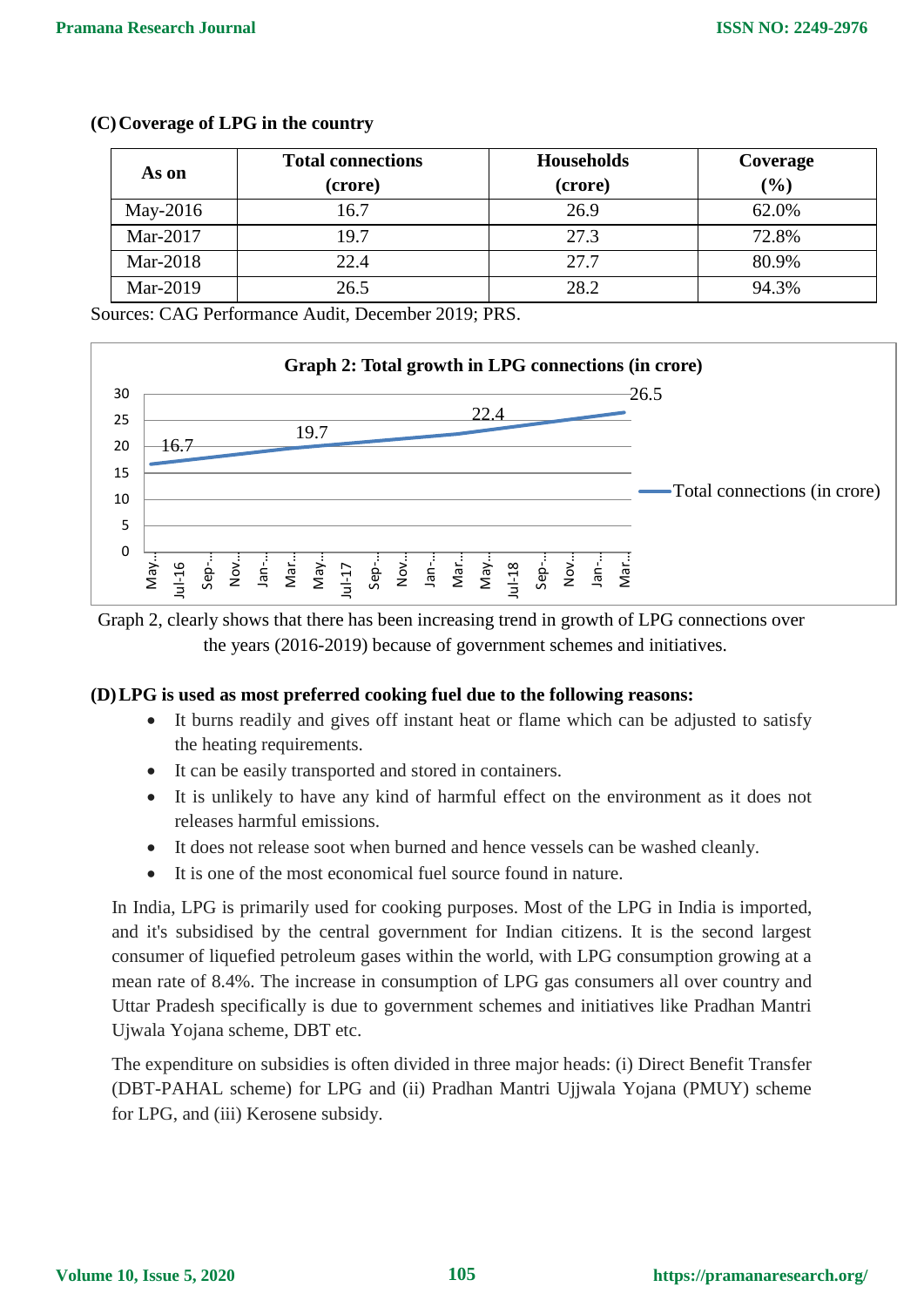|                  | <b>Actual 18-19</b> | <b>Revised 19-20</b> | <b>Budgeted 20-21</b> | % change   |
|------------------|---------------------|----------------------|-----------------------|------------|
|                  |                     |                      |                       | (RE to BE) |
| <b>DBT-PAHAL</b> | 16,478              | 29,628               | 35,605                | 20.2%      |
| <b>PMUY</b>      | 3,200               | 3,724                | 1,118                 | $-70.0\%$  |
| Kerosene subsidy | 4,569               | 4,483                | 3,659                 | $-18.4%$   |
| <b>Total</b>     | 24,247              | 37,835               | 40,382                | 6.7%       |

**Table 3:** Trend of expenditure for subsidies **(in Rs Crore)**

Sources: Union Budget 2020-21; PRS.

**(E) Pradhan Mantri Ujjwala Yojana** (**PMUY**) was launched on 1 May 2016. It was originally targeted providing LPG connections to rural women of below the poverty line (BPL) households but then also covered household in rural backward areas who are deprived of this essential resource. The target was initially to supply 50 million free LPG connections in three years, which was then extended to supply 80 million connections in eight years. The list was later expanded to incorporate all Scheduled Tribe/Scheduled Caste households and Adivasis. Currently, the scheme is extended to all or any rural households, so as to hide BPL families who aren't beneficiaries of LPG connections. The scheme led to a rise in LPG consumption by 56% in 2019 as compared to 2014. This scheme proved to be highly popular as it benefited both people and government of the state. Access to LPG gas stoves and cylinders has increased within the scheme.

The official objectives of the Pradhan Mantri Ujjwala Yojana scheme are to empower women and protect their health, reduce the serious health hazards associated with cooking utilising fossil fuels, reducing the number of deaths due to unclean cooking fuels and preventing young children from acute respiratory illnesses caused by indoor air pollution as a result of fossil fuels being burned.

| <b>Lavic <math>\pi</math>.</b> Status Of Fragman Manuff Offwald Toland (Fig. 1) |                                                    |                        |                            |  |
|---------------------------------------------------------------------------------|----------------------------------------------------|------------------------|----------------------------|--|
| State/UT                                                                        | <b>PMUY</b> connections<br><b>PMUY</b> connections |                        | <b>Total LPG consumers</b> |  |
|                                                                                 | (as of December 2017)                              | (as of September 2019) | (as on September 20,       |  |
|                                                                                 |                                                    |                        | 2019)                      |  |
| <b>Uttar Pradesh</b>                                                            | 63,27,936                                          | 1,47,86,745            | 3,96,08,333                |  |
| <b>Total</b>                                                                    | 3,22,39,561                                        | 8,03,39,993            | 27,44,17,002               |  |

**Table 4**: Status of Pradhan Mantri Ujjwala Yojana (PMUY)

Sources: Pradhan Mantri Ujjwala Yojana, Ministry of Petroleum and Natural Gas, as accessed on February 10, 2020

India is the second largest consumer of liquefied petroleum gas (LPG) with highest LPG consumption within the country. And lots of the credit goes to the government's push to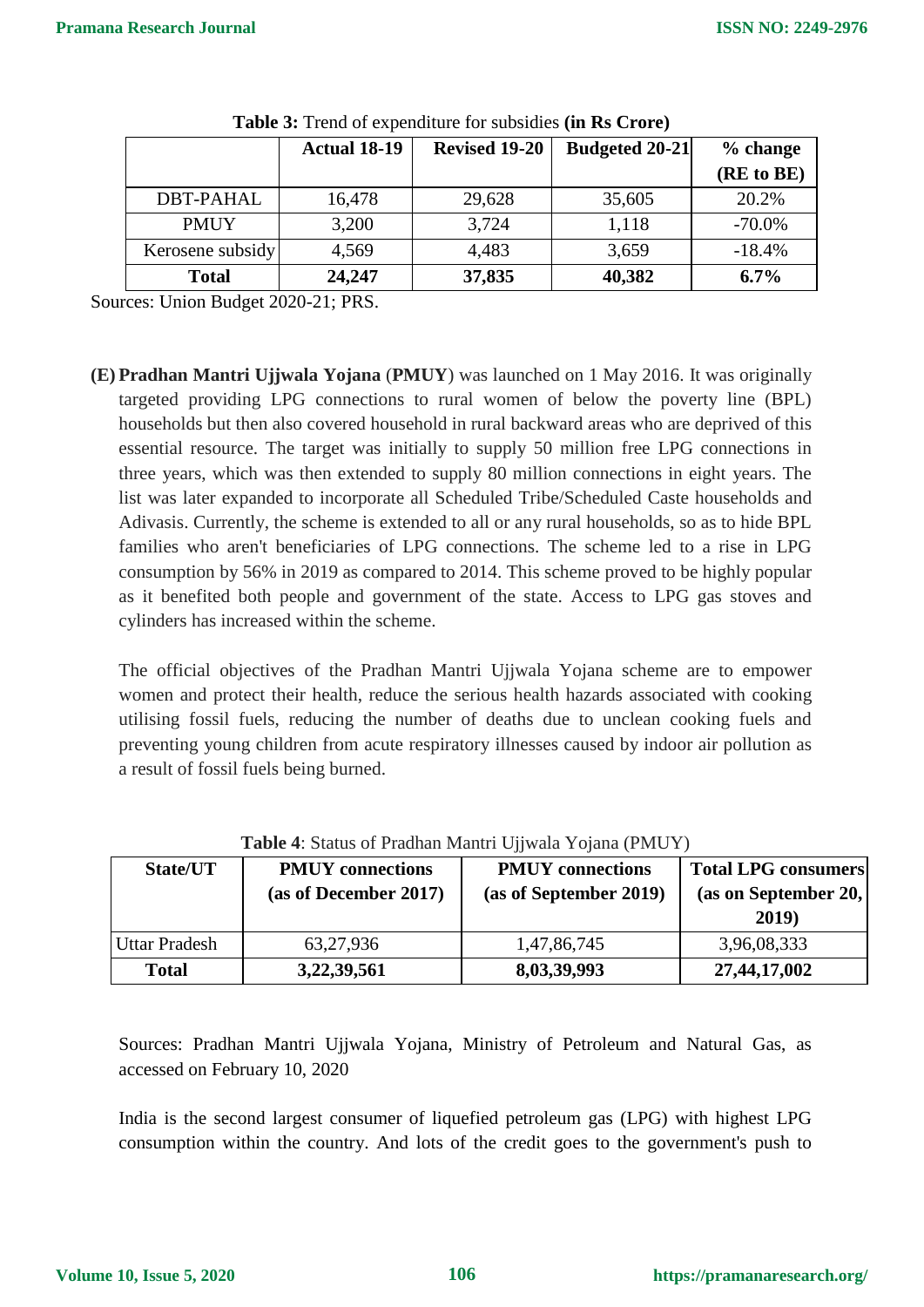supply clean cooking fuel to each household through the Pradhan Mantri Ujjwala Yojana (PMUY)

The three state-owned oil marketing companies which have equally and actively participated are –

- Indian Oil Corporation [\(IOCL](https://www.businesstoday.in/sectors/energy/ioc-wins-retail-gas-licences-in-10-cities-hpcl-9/story/322841.html)),
- Bharat Petroleum Corporation, (BPCL) and
- Hindustan Petroleum Corporation (HPCL)

#### **(F) Surrendering the LPG Subsidy**

Give up Subsidy is a voluntary campaign that was launched in March 2015 by the Indian government aiming to encourage the LPG users who are able to afford to pay the market price for LPG to voluntarily surrender their LPG subsidy, so that the poor can be benefitted and also help to reduce the burden on the government. This would successively stabilise the economy and lower the fiscal deficit of the country. This is also intended to extend the allow subsidising a bigger number of LPG connections. The surrendered subsidy is being redistributed by the government so as to supply cooking gas connections to poor families in rural households freed from cost.

Maharashtra, Uttar Pradesh, Karnataka, Delhi and Tamil Nadu are the highest five states to offer up the subsidy.

**(G)Direct Benefit Transfer** is a mechanism instituted by the government in March 2013. It is an attempt to change the mechanism of transferring subsidies launched by Government of India. This program aims to transfer subsidies to the people directly in their bank accounts monitored and authorised by government which eventually has led to reduced leakages, delays, fraud or duplicate connections etc.

The main motive and concern is to bring transparency and terminate pilferage through Direct Benefit Transfer program. The DBT mechanism was implemented so as to curb 'ghost beneficiaries'.

**(H)Urja Ganga gas pipeline project** is another project initiated by government to construct a pipeline of length 2540 km from the states of Uttar Pradesh to Odisha directed to supply piped cooking gas to the households. The government also plans to make 25 industrial clusters in these states which may utilise the gas as fuel and generate employment in these areas.

#### **VI. SOCIAL AND ECONOMIC DEVELOPMENT**

Distribution of LPG Subsidy is an opportunity to improve the health and well-being of India's people living in rural and backward areas. Large number of people has been using biomass as cooking fuel in India for the last several decades. Without a focused programme or subsidy scheme such essential resource or fuel cannot reach to this majority population. There are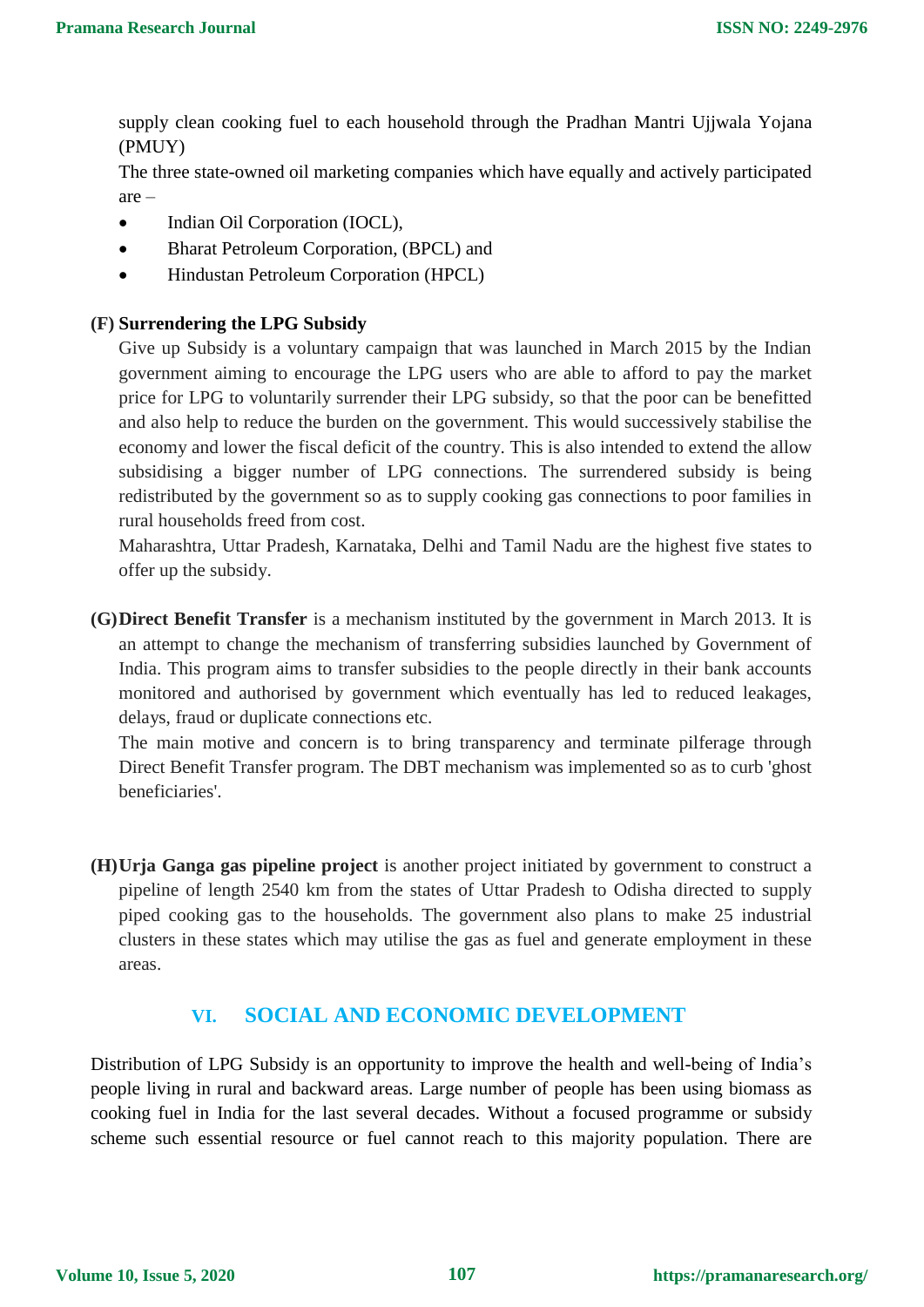diseases that have been discovered which happen to be caused by exposure to combustion and pollution i.e. household (cooking) smoke.

The scheme would change lives of women from BPL families in a major way by reducing the chore of cooking with polluting or harmful fuels and go a long way in reducing indoor pollution and other health-related problems faced by them and their families. The scheme is expected to aggressively expand clean cooking gas and improve the health of people by clearing out traditional chulhas currently being used. Over the years there has been increasing number of consumers who have benefited from direct transfer of subsidy on LPG to their bank accounts, which has also resulted in prevention of subsidy leakages to the unintended. The voluntary surrendering of subsidy under the Give It Up campaign has helped the government provide LPG to poor households. The ministry is actively participating along with government and pushing the oil marketing companies (OMCs) in offering customer-centric offerings like online booking and release of new connections and online booking and payment for LPG refills. It has helped eliminate duplicate connections as well as diversion. Therefore it is inferred that by providing LPG subsidy through proper channel and process and its continuous monitoring can help not only living standards society but also benefit the government.

# **VII. FINDINGS**

- Millions of households, especially women in rural areas of India who have been exposed to the smoke from chulhas have been set free from the serious hazard of indoor pollution.
- The ministry's projections and forecasts expect the LPG subsidy, LPG consumption in India to expect to grow and rise at an increasing rate.
- Uttar Pradesh is on top with highest number of consumers under PAHAL scheme, followed by Maharashtra, West Bengal, Tamil Nadu and Bihar.
- (DBTL) scheme, after the launch of PAHAL helped to clear and discontinue duplicate/fake consumers. The schemes and programs helped stopping leakage of gas connection and increase savings.
- Government is strictly identifying households which are capable and still enjoying the subsidy under DBT so that this subsidy reaches to those in need.

# **VIII. CONCLUSION AND SUGGESTIONS**

It will be more advisable if government makes it necessary to submit a copy of income tax return (ITR) every year to the LPG dealer to claim subsidy on cooking gas cylinders so that only poor and middle class families are aided. The relevant central and state agencies, including ministries of health, should develop programmes and practise encouraging and distribute rewards to use the clean fuel for households. Other methods can be linking to other national schemes, like insurance, rural employment, and health for pregnant women, one among the foremost vulnerable groups.

LPG subsidies gives an opportunity to improve the health and well-being of India's poorest families and women who bear the health and labour burden of using biomass, kerosene etc.